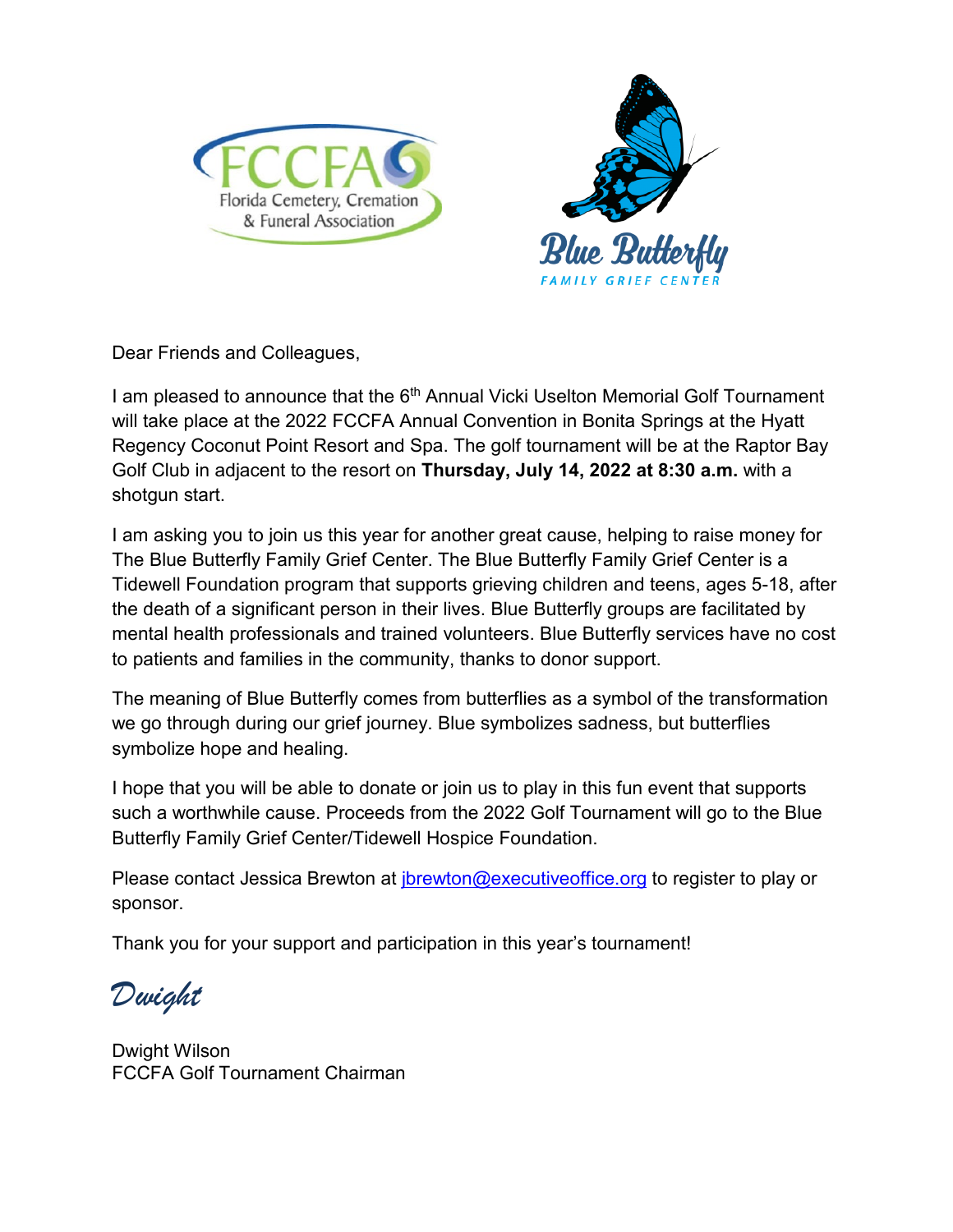

**Proceeds from tournament benefit Blue Butterfly Program/Tidwell Family Grief Center.** 

## **2022 VICKI USELTON MEMORIAL GOLF TOURNAMENT SPONSORSHIP AGREEMENT**

**July 14, 2022** ♦ **8:30 a.m. – Shotgun** ♦ **Raptor Bay Golf Club at The Hyatt Regency**

| (Note: Please print clearly as you would like it to appear on event signage)                                                                                                                                                                                                                    |                                              |                                                                                          |                         |  |
|-------------------------------------------------------------------------------------------------------------------------------------------------------------------------------------------------------------------------------------------------------------------------------------------------|----------------------------------------------|------------------------------------------------------------------------------------------|-------------------------|--|
|                                                                                                                                                                                                                                                                                                 |                                              |                                                                                          |                         |  |
|                                                                                                                                                                                                                                                                                                 |                                              |                                                                                          |                         |  |
|                                                                                                                                                                                                                                                                                                 |                                              |                                                                                          |                         |  |
|                                                                                                                                                                                                                                                                                                 |                                              |                                                                                          |                         |  |
| All sponsors will be recognized throughout the tournament and on the FCCFA convention website.<br>Sponsorship information must be received by July 1 to be included in tournament information<br>and signage.                                                                                   |                                              |                                                                                          |                         |  |
| <b>SPONSORSHIP OPPORTUNITIES:</b><br><b>Please Check Your Sponsorship Selection(s):</b>                                                                                                                                                                                                         |                                              |                                                                                          |                         |  |
| □ Title Sponsors<br>□ Event Sponsor<br>Drink Ticket Sponsor<br>□ Tee Sponsor                                                                                                                                                                                                                    | \$2,000<br>\$1,000<br>\$500<br>\$150         | $\Box$ Closest to the Pin<br>□ Longest Drive<br>□ Prize Sponsor                          | \$250<br>\$250<br>\$500 |  |
| <b>PAYMENT INFORMATION:</b><br>□ Check enclosed (payable to FCCFA) Check # ___________<br>Amount \$                                                                                                                                                                                             |                                              |                                                                                          |                         |  |
| Credit Card: $\Box$ Visa $\Box$ MC $\Box$ AMEX<br>Card #<br>*This is the 3 digit number found next to the signature panel on the back of the card. AMEX ONLY - This is the<br>four digit number found on the front of your card.<br>Credit Card Billing Address (only if different than above): |                                              | Charge Amount \$<br>______________________ Expiration Date _____________ Sec. Code* ____ |                         |  |
|                                                                                                                                                                                                                                                                                                 | Signature Signature Signature Communications |                                                                                          |                         |  |
| <b>OPTIONS TO SUBMIT SPONSORSHIP FORMS:</b><br>EMAIL: <i>jbrewton@executiveoffice.org</i> (credit card payments only)<br>MAIL: FCCFA, 325 John Knox Rd, Ste L103, Tallahassee, FL 32303                                                                                                         |                                              |                                                                                          |                         |  |